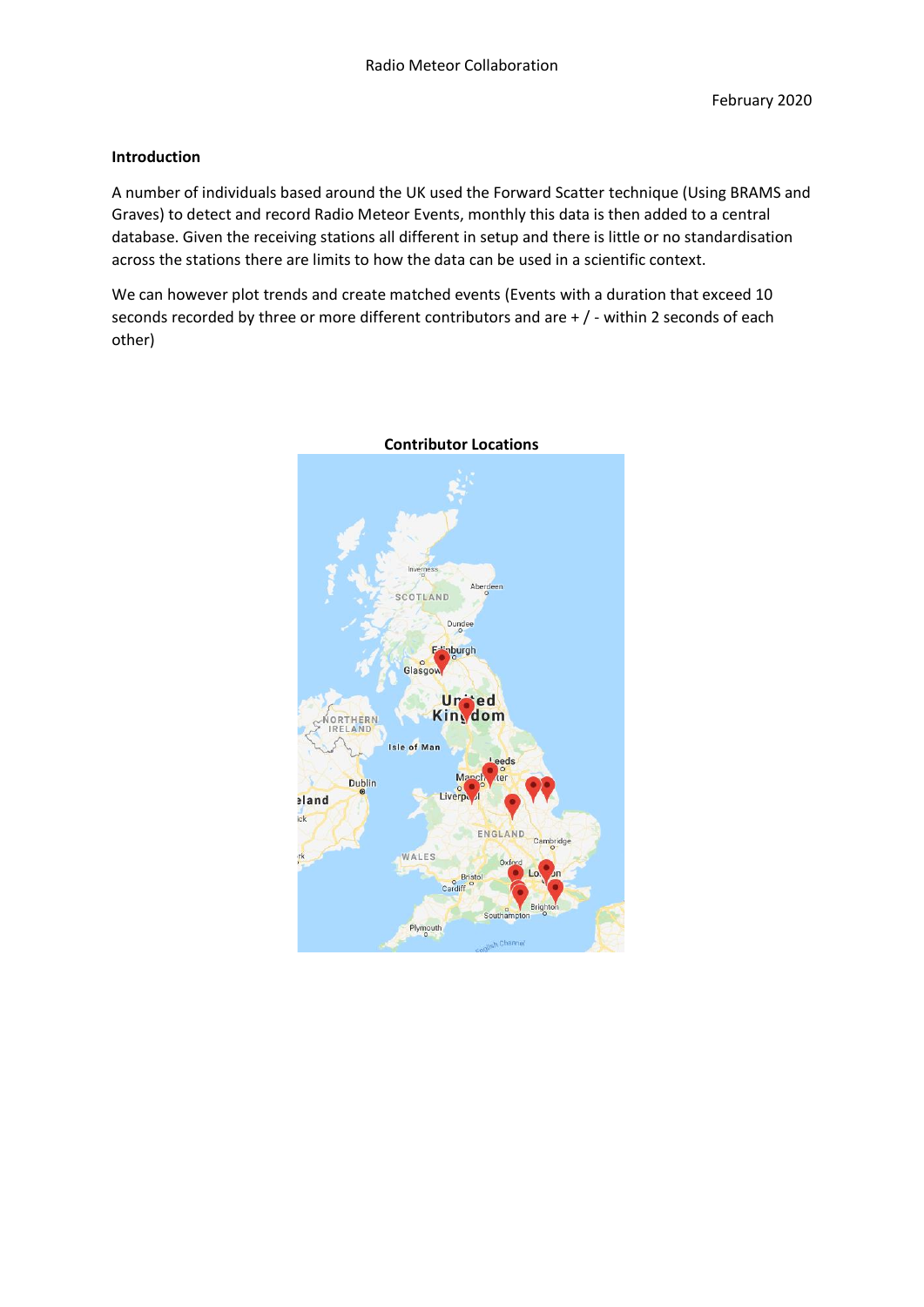# **Trend of contributions for Feb 2020**

The graph below shows the trend of contributions over time for the month of Feb – Counts are not displayed as its simply a trend for the month they do show clearly a peak for the Quadrantids

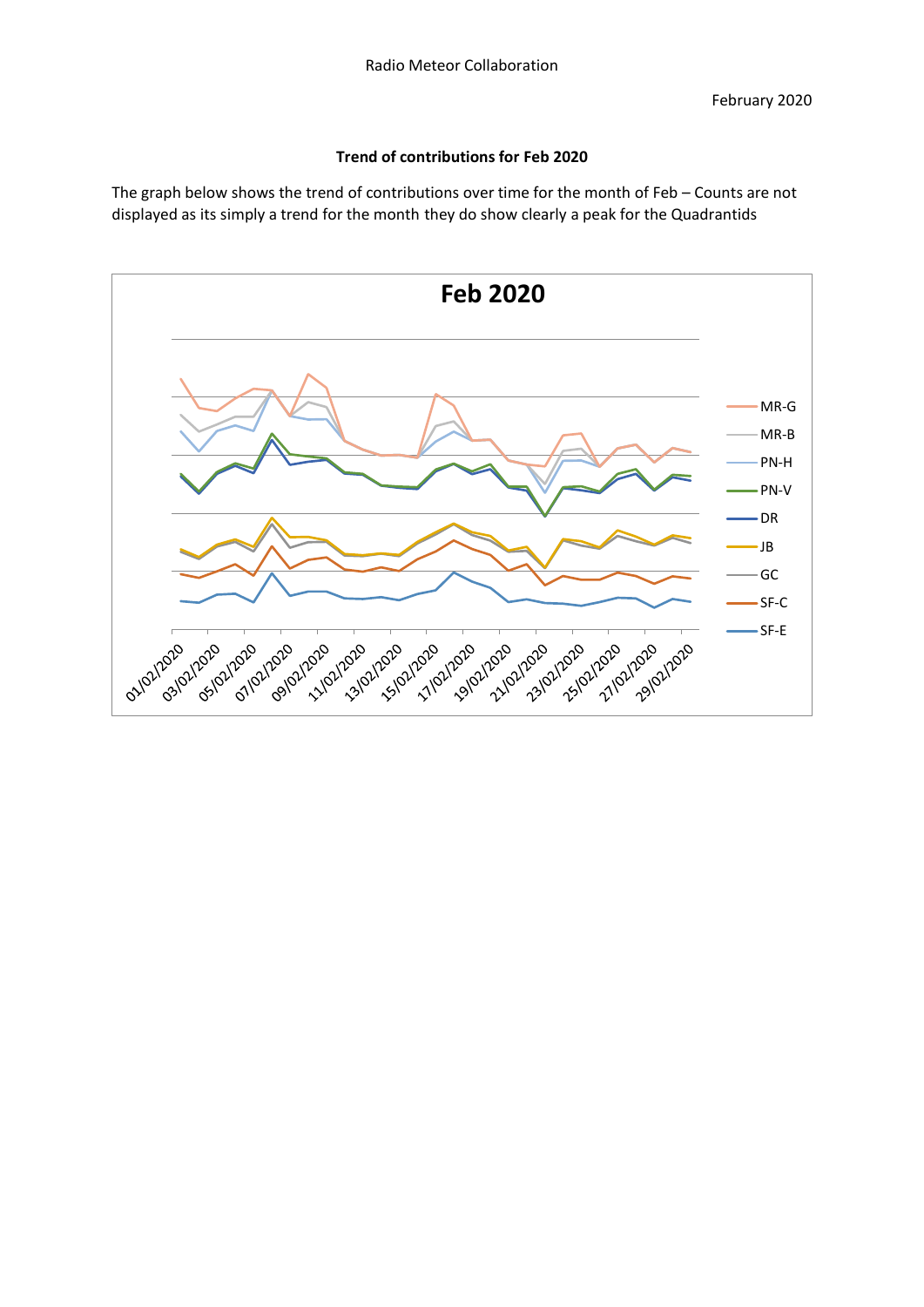### **Feb Event data broken down into durations**

|       | Raw Data           |           |             |              |            |  |  |
|-------|--------------------|-----------|-------------|--------------|------------|--|--|
| Month | <b>Total Count</b> | $<$ 1 Sec | 1 to 5 Secs | 5 to 10 Secs | $>10$ Secs |  |  |
| Feb   | 51.097             | 46,066    | 4.478       | 293          | 170        |  |  |

| Event Durations as a % of the Total |                                                        |     |     |     |  |  |  |
|-------------------------------------|--------------------------------------------------------|-----|-----|-----|--|--|--|
| Month                               | 5 to 10 Secs<br>1 to 5 Secs<br>$< 1$ Sec<br>$>10$ Secs |     |     |     |  |  |  |
| Feb                                 | 90.2                                                   | 8.9 | 0.6 | 0.3 |  |  |  |

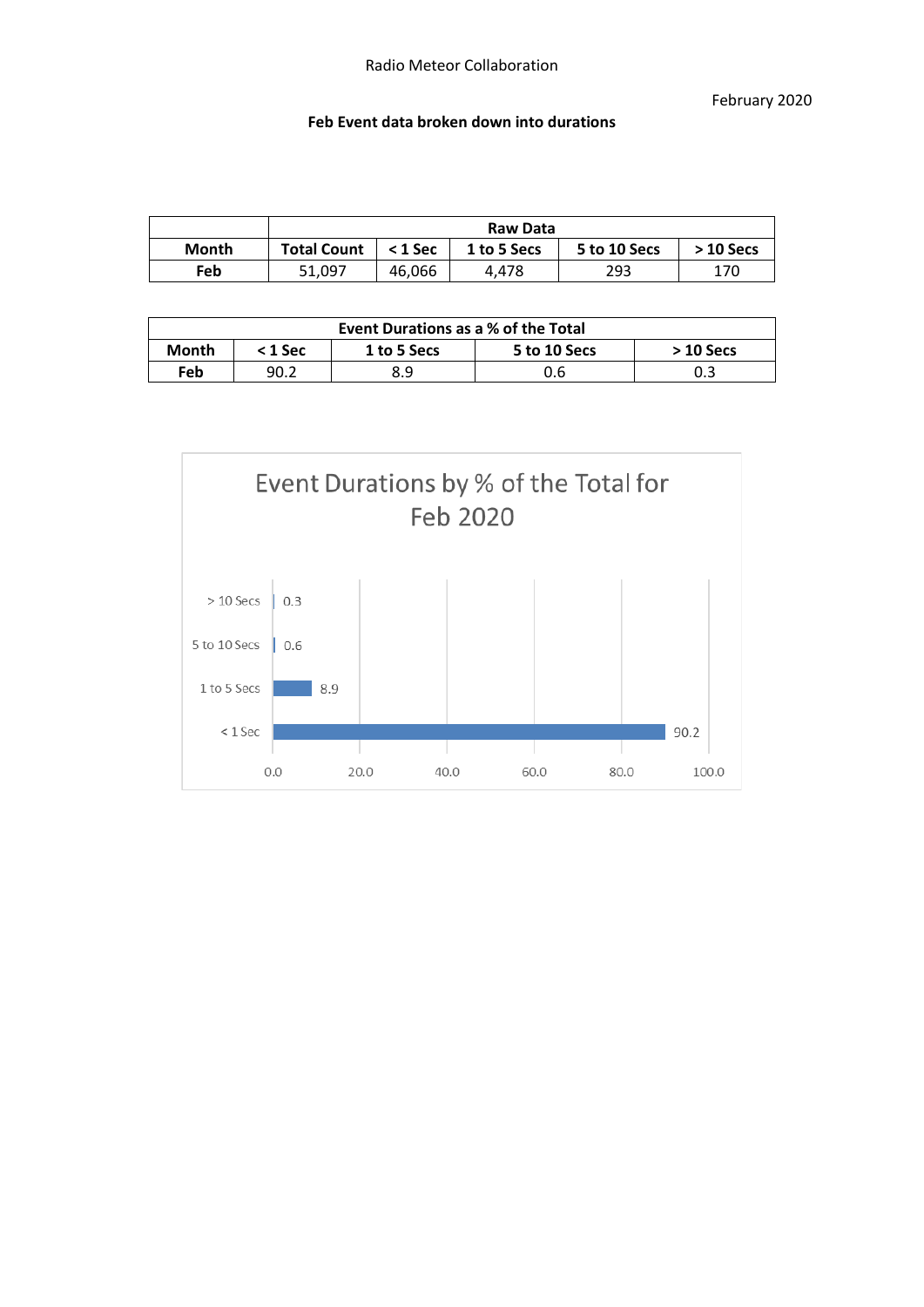Matched Events - Events with a duration that exceed 10 seconds recorded by three or more different contributors and are + / - within 2 seconds of each other

There were 4 potential matches in Feb - the notable ones are below

| <b>Contributor</b>           | <b>RX</b><br>Lat | <b>RX</b><br><b>Lng</b> | <b>TX</b><br><b>Source</b> | <b>Time Sync</b>                   | Time -<br><b>UTC</b> | <b>Duration</b><br>in<br><b>Seconds</b> | <b>S\N Ratio</b><br><b>Calculated</b> | <b>Doppler</b><br><b>Estimate</b><br><b>Calculated</b> |
|------------------------------|------------------|-------------------------|----------------------------|------------------------------------|----------------------|-----------------------------------------|---------------------------------------|--------------------------------------------------------|
| John Berman                  | 51.4             | $-0.1$                  | Graves                     | <b>Dimension</b><br>4              | 07:05:58             | 23.60                                   | 40.80                                 | 14                                                     |
| Derek Robson                 | 52.7             | $-1.2$                  | Graves                     | <b>Dimension</b><br>4              | 07:05:58             | 32.09                                   | 21.90                                 | $\overline{2}$                                         |
| <b>Graham Cluer</b>          | 51.4             | $-1.0$                  | Graves                     | <b>Dimension</b><br>$\overline{4}$ | 07:05:59             | 13.83<br>Calculated                     | 18.00                                 | 118                                                    |
| Steve Futcher -<br>Emsworth  | 50.9             | $-0.9$                  | Graves                     | <b>NetTime</b>                     | 07:05:59             | 31.06<br>Calculated                     | 19.20                                 | $-3$                                                   |
| Steve Futcher -<br>Clanfield | 50.9             | $-1.0$                  | Graves                     | <b>NetTime</b>                     | 07:06:00             | 23.38<br>Calculated                     | 19.40                                 | $\overline{0}$                                         |

# **Event at 03-02-2020 at 07:05:58UTC**



Please go to<http://meteor.m81.co.uk/picview10.php?id=871> to see the full size plots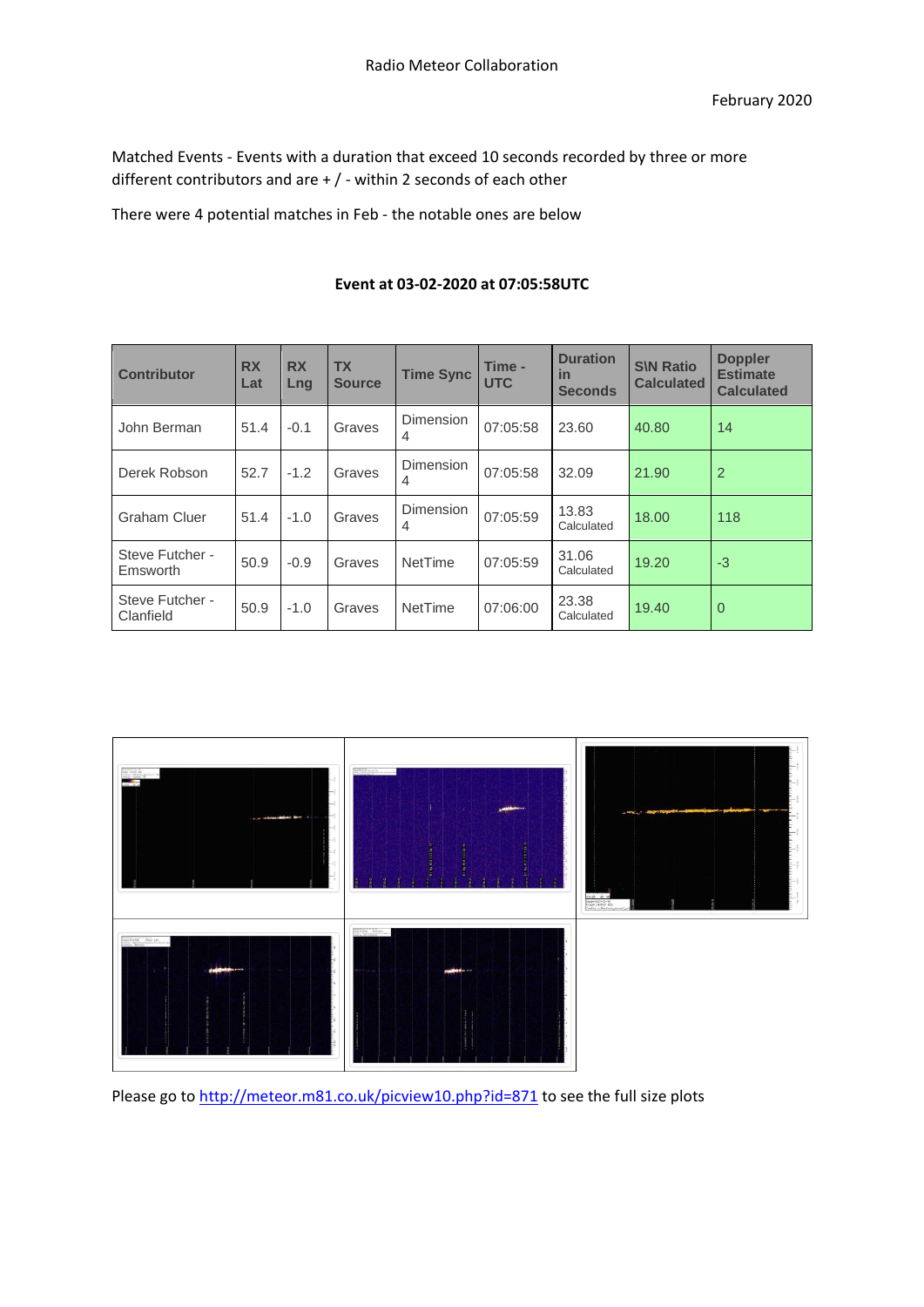February 2020

| <b>Contributor</b>           | <b>RX</b><br>Lat | <b>RX</b><br>Lng | <b>TX</b><br><b>Source</b> | <b>Time Sync</b> | Time -<br><b>UTC</b> | <b>Duration</b><br><i>in</i><br><b>Seconds</b> | <b>S\N Ratio</b><br><b>Calculated</b> | <b>Doppler</b><br><b>Estimate</b><br><b>Calculated</b> |
|------------------------------|------------------|------------------|----------------------------|------------------|----------------------|------------------------------------------------|---------------------------------------|--------------------------------------------------------|
| John Berman                  | 51.4             | $-0.1$           | Graves                     | Dimension<br>4   | 02:10:38             | 30.40                                          | 43.20                                 |                                                        |
| Steve Futcher -<br>Emsworth  | 50.9             | $-0.9$           | Graves                     | NetTime          | 02:10:38             | 20.48<br>Calculated                            | 18.10                                 | 28                                                     |
| Steve Futcher -<br>Clanfield | 50.9             | $-1.0$           | Graves                     | NetTime          | 02:10:38             | 16.72<br>Calculated                            | 26.50                                 | 30                                                     |
| Derek Robson                 | 52.7             | $-1.2$           | Graves                     | Dimension<br>4   | 02:10:38             | 37.72                                          | 22.80                                 |                                                        |

## **Event at 10-02-2020 at 02:10:38UTC**



Please go to<http://meteor.m81.co.uk/picview10.php?id=872> to see the full size plots

To see all of the Feb Matches please go to: [http://meteor.m81.co.uk/duration\\_lookup10list.php?order=date&ordertype=DESC](http://meteor.m81.co.uk/duration_lookup10list.php?order=date&ordertype=DESC)